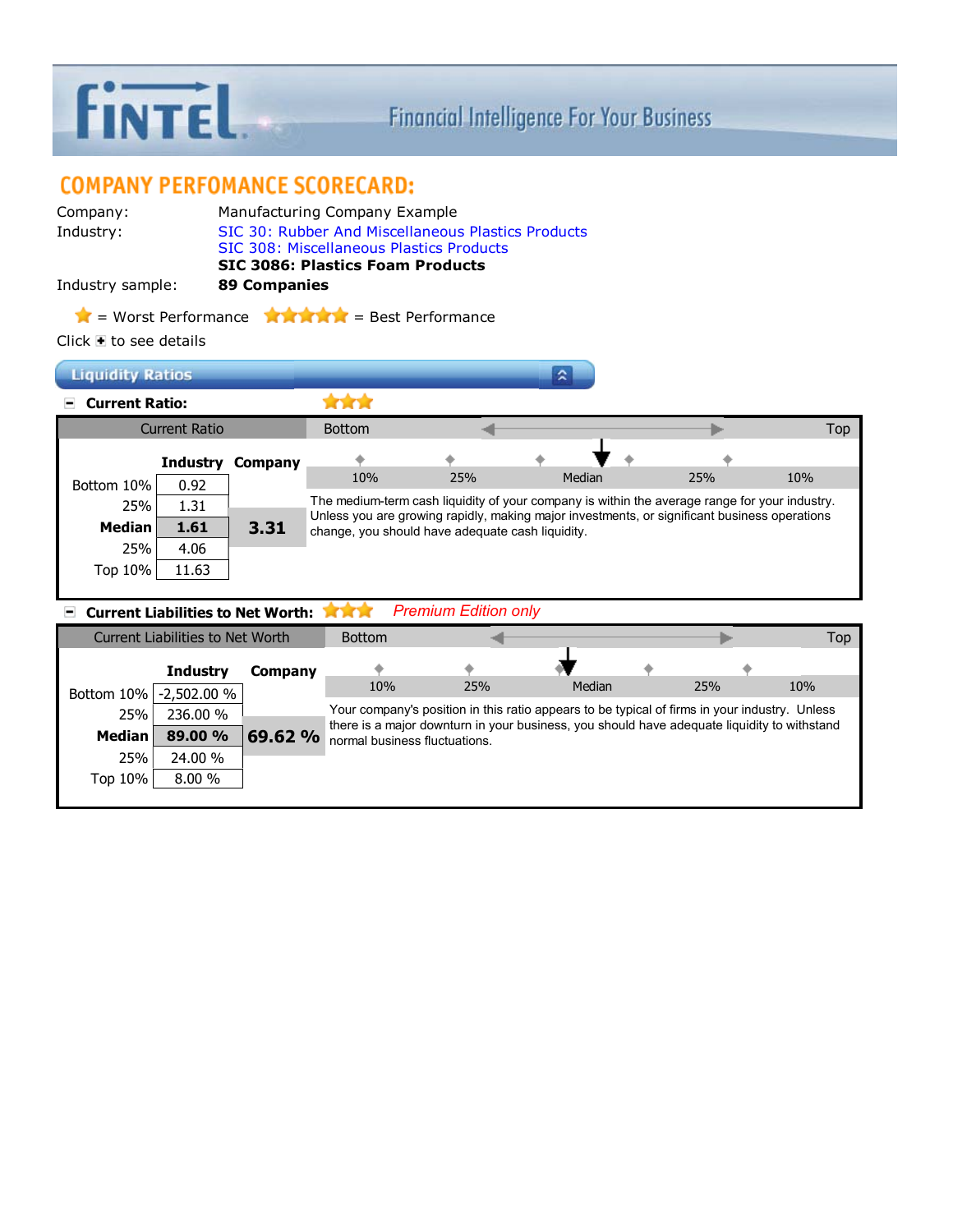| <b>Asset Efficiency Ratios</b>  |                          |                         |                                                                                                                                                                                                    |                                                                                              | ≈      |     |            |
|---------------------------------|--------------------------|-------------------------|----------------------------------------------------------------------------------------------------------------------------------------------------------------------------------------------------|----------------------------------------------------------------------------------------------|--------|-----|------------|
| <b>Collection Period:</b><br>H. |                          |                         |                                                                                                                                                                                                    |                                                                                              |        |     |            |
|                                 | <b>Collection Period</b> |                         | <b>Bottom</b>                                                                                                                                                                                      |                                                                                              |        |     | <b>Top</b> |
|                                 |                          | <b>Industry Company</b> |                                                                                                                                                                                                    |                                                                                              |        |     |            |
| Bottom 10%                      | 68.81                    |                         | 10%                                                                                                                                                                                                | 25%                                                                                          | Median | 25% | 10%        |
| 25%                             | 52.74                    |                         |                                                                                                                                                                                                    | The period your company is waiting to collect payment after sales have been made is close to |        |     |            |
| <b>Median</b>                   | 39.70                    | 51.17                   | the average for your industry. You should try to determine if additional liquidity can be achieved<br>through a shorter collection period, as you may be tying up cash needlessly in your accounts |                                                                                              |        |     |            |
| 25%                             | 25.87                    |                         | receivable balance.                                                                                                                                                                                |                                                                                              |        |     |            |
| Top 10%                         | 12.93                    |                         |                                                                                                                                                                                                    |                                                                                              |        |     |            |

## **Inventory Turnover:**

★

| <b>Inventory Turnover</b> |          |         | <b>Bottom</b>                                                                                                                                                                         |                             |        |     |                                                                                         | Top |  |
|---------------------------|----------|---------|---------------------------------------------------------------------------------------------------------------------------------------------------------------------------------------|-----------------------------|--------|-----|-----------------------------------------------------------------------------------------|-----|--|
|                           | Industry | Company |                                                                                                                                                                                       |                             |        |     |                                                                                         |     |  |
| Bottom 10%                | 0.06     |         | 10%                                                                                                                                                                                   | 25%                         | Median | 25% | 10%                                                                                     |     |  |
| 25%                       | 8.78     |         |                                                                                                                                                                                       |                             |        |     | Your company is generating fewer sales dollars on your investment in inventory than the |     |  |
| <b>Median</b>             | 14.13    | 4.94    | average firm in your industry. You should determine if steps can be taken to decrease your<br>company's inventory as it may have excessive cash tied up in your inventory investment. |                             |        |     |                                                                                         |     |  |
| 25%                       | 25.97    |         |                                                                                                                                                                                       |                             |        |     |                                                                                         |     |  |
| Top 10%                   | 38.00    |         |                                                                                                                                                                                       |                             |        |     |                                                                                         |     |  |
|                           |          |         |                                                                                                                                                                                       |                             |        |     |                                                                                         |     |  |
| <b>Assets To Sales:</b>   |          |         |                                                                                                                                                                                       | <b>Premium Edition only</b> |        |     |                                                                                         |     |  |

## **Assets To Sales:**

| Assets to Sales |                     | <b>Bottom</b> |                                                                                                 |                                                                                                                                               |        |  |     |     |  |
|-----------------|---------------------|---------------|-------------------------------------------------------------------------------------------------|-----------------------------------------------------------------------------------------------------------------------------------------------|--------|--|-----|-----|--|
|                 | Industry<br>Company |               |                                                                                                 |                                                                                                                                               |        |  |     |     |  |
| Bottom 10%      | 0.82                |               | 10%                                                                                             | 25%                                                                                                                                           | Median |  | 25% | 10% |  |
| 25%             | 0.53                |               | Your company is generating fewer sales on your investment in total assets than the average firm |                                                                                                                                               |        |  |     |     |  |
| <b>Median</b>   | 0.35                | 0.55          |                                                                                                 | in your industry. You should determine if you may have unproductive assets or if you can<br>generate additional sales on the assets you have. |        |  |     |     |  |
| 25%             | 0.29                |               |                                                                                                 |                                                                                                                                               |        |  |     |     |  |
| Top 10%         | 0.19                |               |                                                                                                 |                                                                                                                                               |        |  |     |     |  |
|                 |                     |               |                                                                                                 |                                                                                                                                               |        |  |     |     |  |